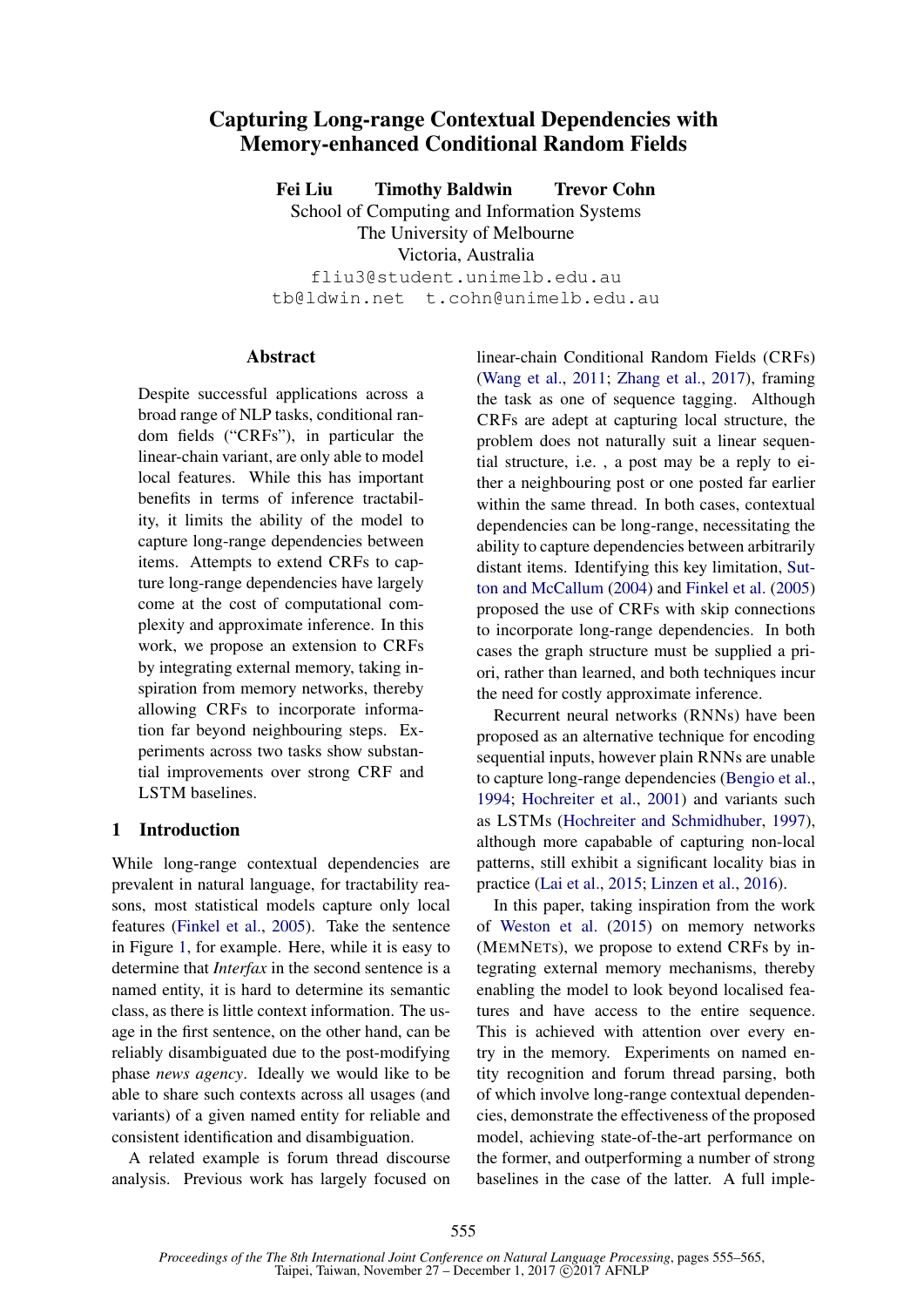

Figure 1: A NER example with long-range contextual dependencies. The vertical dash line indicates a sentence boundary.

mentation of the model is available at: https: //github.com/liufly/mecrf.

The paper is organised as follows: after reviewing previous studies on capturing long range contextual dependencies and related models in Section 2, we detail the elements of the proposed model in Section 3. Section 4 and 5 present the experimental results on two different datasets: one for thread discourse structure prediction and the other named entity recognition (NER), with analyses and visualisation in their respective sections. Lastly, Section 6 concludes the paper.

#### 2 Related Work

In this section, we review the different families of models that are relevant to this work, in capturing long-range contextual dependencies in different ways.

Conditional Random Fields (CRFs). CRFs (Lafferty et al., 2001), in particular linear-chain CRFs, have been widely adopted and applied to sequence labelling tasks in NLP, but have the critical limitation that they only capture local structure (Sutton and McCallum, 2004; Finkel et al., 2005), despite non-local structure being common in structured language classification tasks. In the context of named entity recognition ("NER"), Sutton and McCallum (2004) proposed skip-chain CRFs as a means of alleviating this shortcoming, wherein distant items are connected in a sequence based on a heuristic such as string identity (to achieve label consistency across all instances of the same string). The idea of label consistency and exploiting non-local features has also been explored in the work of Finkel et al. (2005), who take long-range structure into account while maintaining tractable inference with Gibbs sampling (Geman and Geman, 1984), by performing approximate inference over factored probabilistic models. While both of these lines of work report impressive results on information extraction tasks, they come at the price of high computational cost and

incompatibility with exact inference.

Similar ideas have also been explored by Krishnan and Manning (2006) for NER, where they apply two CRFs, the first of which makes predictions based on local information, and the second combines named entities identified by the first CRF in a single cluster, thereby enforcing label consistency and enabling the use of a richer set of features to capture non-local dependencies. Liao and Grishman (2010) make a strong case for going beyond sentence boundaries and leveraging document-level information for event extraction.

While we take inspiration from these earlier studies, we do not enforce label consistency as a hard constraint, and additionally do not sacrifice inference tractability: our model is capable of incorporating non-local features, and is compatible with exact inference methods.

Recurrent Neural Networks (RNNs). Recently, the broad adoption of deep learning methods in NLP has given rise to the prevalent use of RNNs. Long short-term memories ("LSTMs": Hochreiter and Schmidhuber (1997)), a particular variant of RNN, have become particularly popular, and been successfully applied to a large number of tasks: speech recognition (Graves et al., 2013), sequence tagging (Huang et al., 2015), document categorisation (Yang et al., 2016), and machine translation (Cho et al., 2014; Bahdanau et al., 2014). However, as pointed out by Lai et al. (2015) and Linzen et al. (2016), RNNs including LSTMs — are biased towards immediately preceding (or neighbouring, in the case of bidirectional RNNs) items, and perform poorly in contexts which involve long-range contextual dependencies, despite the inclusion of memory cells. This is further evidenced by the work of Cho et al. (2014), who show that the performance of a basic encoder–decoder deteriorates as the length of the input sentence increases.

Memory networks (MEMNETs). More recently, Weston et al. (2015) proposed memory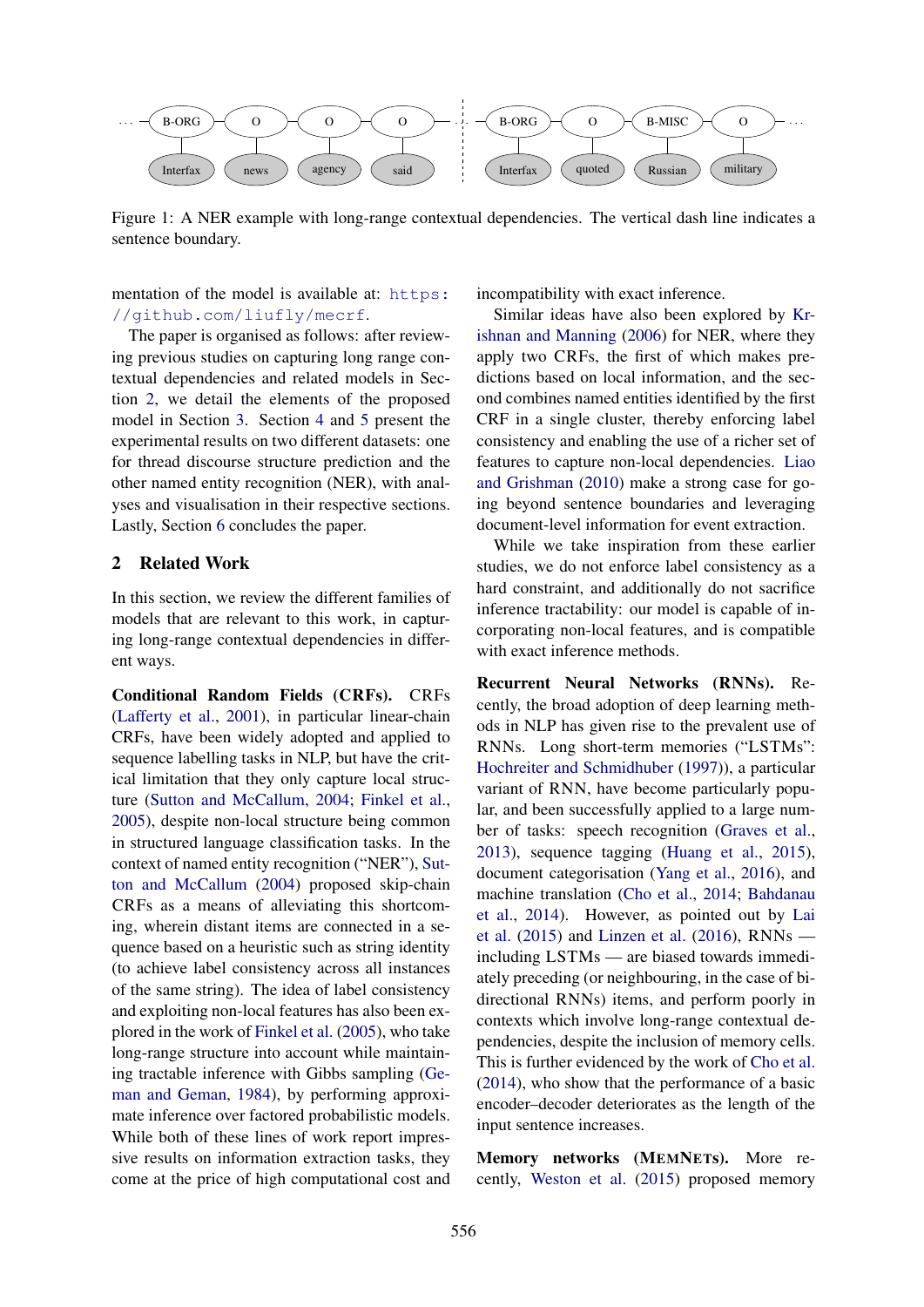networks and showed that the augmentation of memory is crucial to performing inference requiring long-range dependencies, especially when document-level reasoning between multiple supporting facts is required. Of particular interest to our work are so-called "memory hops" in memory networks, which are guided by an attention mechanism based on the relevance between a question and each supporting context sentence in the memory hop. Governed by the attention mechanism, the ability to access the entire sequence is similar to the soft alignment idea proposed by Bahdanau et al. (2014) for neural machine translation. In this work, we borrow the concept of memory hops and integrate it into CRFs, thereby enabling the model to look beyond localised features and have access to the whole sequence via an attention mechanism.

# 3 Methodology

In the context of sequential tagging, we assume the input is in the form of sequence pairs:  $\mathcal{D} =$  $\{ {\bf x}^{(n)}, {\bf y}^{(n)} \}_{n=1}^N$  where  ${\bf x}^{(n)}$  is the input of the  $n$ -th example in dataset  $D$  and consists of a sequence:  $\{x_1^{(n)}\}$  $\binom{n}{1}, x_2^{(n)}$  $x_2^{(n)},\ldots,x_T^{(n)}$  $_T^{(n)}$ }. Similarly,  $y^{(n)}$  is of the same length as  $x^{(n)}$  and consists of the corresponding labels  $\{y_1^{(n)}\}$  $\mathfrak{j}_{1}^{(n)},\mathfrak{y}_{2}^{(n)}$  $y_2^{(n)},\ldots,y_T^{(n)}$  $T^{(n)}$ . For notational convenience, hereinafter we omit the superscript denoting the  $n$ -th example.

In the case of NER, each  $x_t$  is a word in a sentence with  $y_t$  being the corresponding NER label. For forum thread discourse analysis,  $x_t$  represents the text of an entire post whereas  $y_t$  is the dialogue act label for the t-th post.

The proposed model extends CRFs by integrating external memory and is therefore named a Memory-Enhanced Conditional Random Field ("ME-CRF"). We take inspiration from Memory Networks ("MEMNETs": Weston et al. (2015)) and incorporate so-called memory hops into CRFs, thereby allowing the model to have unrestricted access to the whole sequence rather than localised features as in RNNs (Lai et al., 2015; Linzen et al., 2016).

As illustrated in Figure 2, ME-CRF can be divided into two major parts: (1) the memory layer; and (2) the CRF layer. The memory layer can be further broken down into three main components: (a) the input memory  $m_{1:t}$ ; (b) the output memory  $c_{1:t}$ ; and (c) the current input  $u_t$ , which represents the current step (also known as the "question" in the context of MEMNET). The input and

output memory representations are connected via an attention mechanism whose weights are determined by measuring the similarity between the input memory and the current input. The CRF layer, on the other hand, takes the output of the memory layer as input. In the remainder of this section, we detail the elements of ME-CRF.

#### 3.1 Memory Layer

#### 3.1.1 Input memory

Every element (word/post) in a sequence x is encoded with  $x_t = \Phi(x_t)$ , where  $\Phi(\cdot)$  can be any encoding function mapping the input  $x_t$  into a vector  $x_t \in \mathbb{R}^d$ . This results in the sequence  $\{x_1, \ldots, x_T\}$ . While this new sequence can be seen as the memory in the context of MEMNETs, one major drawback of this approach, as pointed out by Seo et al. (2017), is the insensitivity to temporal information between memory cells. We therefore follow Xiong et al. (2016) in injecting temporal signal into the memory using a bidirectional GRU encoding (Cho et al., 2014):

$$
\overrightarrow{\boldsymbol{m}}_t = \overrightarrow{\text{GRU}}(\boldsymbol{x}_t, \overrightarrow{\boldsymbol{m}}_{t-1})
$$
\n(1)

$$
\overleftarrow{\boldsymbol{m}}_t = \overleftarrow{\text{GRU}}(\boldsymbol{x}_t, \overleftarrow{\boldsymbol{m}}_{t+1})
$$
\n(2)

$$
\boldsymbol{m}_t = \tanh(\overrightarrow{\boldsymbol{W}}_m \overrightarrow{\boldsymbol{m}}_t + \overleftarrow{\boldsymbol{W}}_m \overleftarrow{\boldsymbol{m}}_t + \boldsymbol{b}_m) \qquad (3)
$$

where  $\overrightarrow{W}_m$ ,  $\overleftarrow{W}_m$  and  $\overrightarrow{b}_m$  are learnable parameters.

### 3.1.2 Current input

This is used to represent the current step  $x_t$ , be it a word or a post. As in MEMNETs, we want to enforce the current input to be in the same space as the input memory so that we can determine the attention weight of each element in the memory by measuring the relevance between the two. We denote the current input by  $u_t = m_t$ .

#### 3.1.3 Attention

To determine the attention value of each element in the memory, we measure the relevance between the current step  $u_t$  and  $m_i$  for  $i \in [1, t]$  with a softmax function:

$$
p_{t,i} = \text{softmax}(\boldsymbol{u}_t^\top \boldsymbol{m}_i) \tag{4}
$$

where softmax $(a_i) = \frac{e^{a_i}}{\sum_i}$  $\sum_{j}^{\circ} e^{a_j}$ .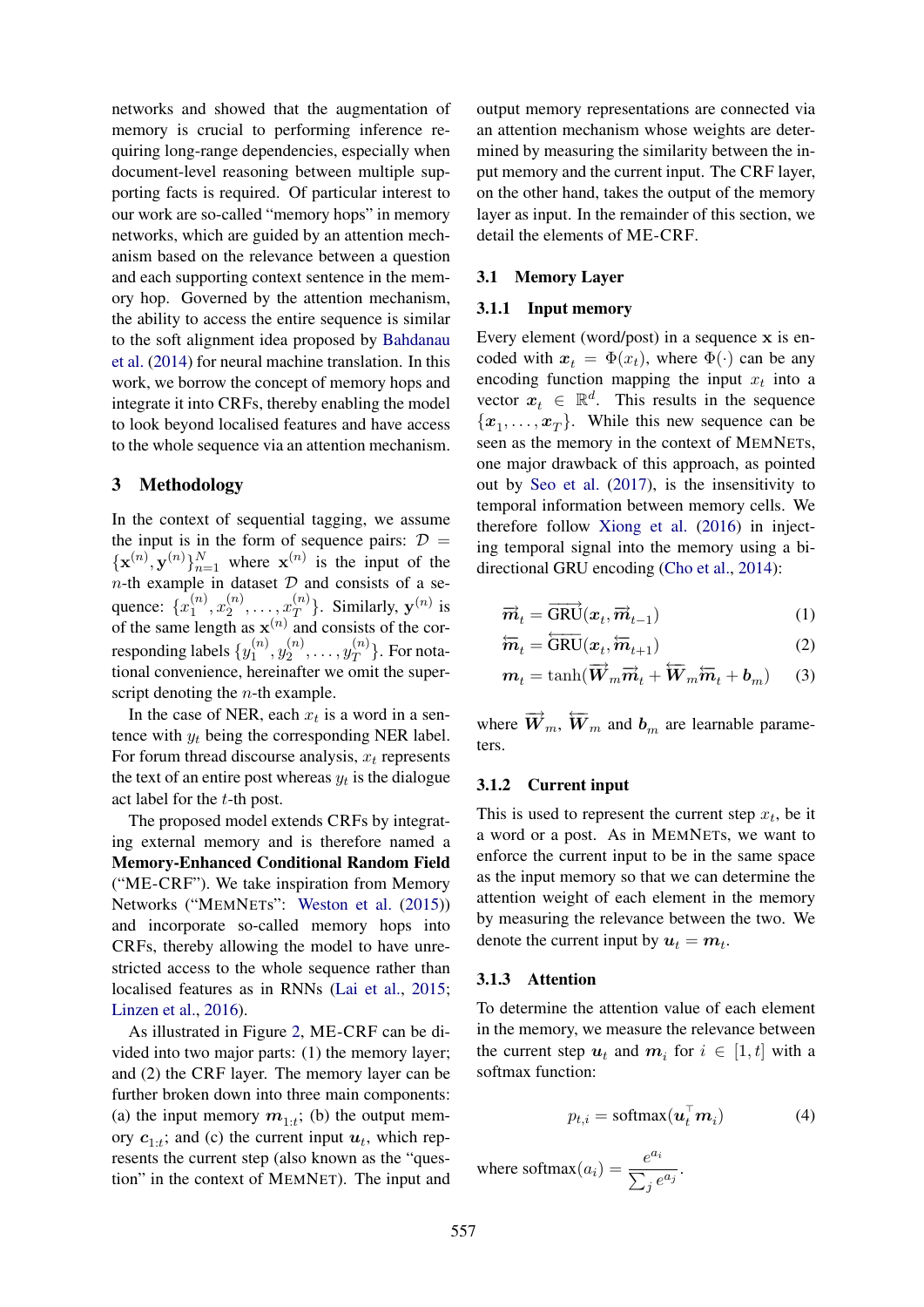

Figure 2: Illustration of ME-CRFs with a single memory hop, showing the network architecture at time step t and  $t + 1$ .

# 3.1.4 Output memory

Similar to  $m_t$ ,  $c_t$  is the output memory, and is calculated analogously but with a different set of parameters in the GRUs and tanh layers of Equations  $(1)$ ,  $(2)$  and  $(3)$ . The output memory is used to generate the final output of the memory layer and fed as input to the CRF layer.

# 3.1.5 Memory layer output

Once the attention weights have been computed, the memory access controller receives the response  $o$  in the form of a weighted sum over the output memory representations:

$$
\boldsymbol{o}_t = \sum_i p_{t,i} \boldsymbol{c}_i \tag{5}
$$

This allows the model to have unrestricted access to elements in previous steps as opposed to a single vector  $h_t$  in RNNs, thereby enabling ME-CRFs to detect and effectively incorporate longrange dependencies.

### 3.1.6 Extension

For more challenging tasks requiring complex reasoning capabilities with multiple supporting facts from the memory, the model can be further extended by stacking multiple memory hops, in which case the output of the  $k$ -th hop is taken as input to the  $(k + 1)$ -th hop:

$$
\boldsymbol{u}_t^{k+1} = \boldsymbol{o}_t^k + \boldsymbol{u}_t^k \tag{6}
$$

where  $u_t^{k+1}$  encodes not only information at the current step  $(\boldsymbol{u}^k_t)$  but also relevant knowledge from the memory  $(o_t^k)$ . In the scope of this work, we limit the number of hops to 1.

# 3.2 CRF Layer

Once the representation of the current step  $u_t^{K+1}$ is computed — incorporating relevant information from the memory (assuming the total number of memory hops is  $K$ ) — it is then fed into a CRF layer:

$$
s(\mathbf{x}, \mathbf{y}) = \sum_{t=0}^{T} A_{y_t, y_{t+1}} + \sum_{t=1}^{T} P_{t, y_t} \qquad (7)
$$

where  $A \in \mathbb{R}^{|\mathcal{Y}| \times |\mathcal{Y}|}$  is the CRF transition matrix,  $|\mathcal{Y}|$  is the size of the label set, and  $\mathbf{P} \in \mathbb{R}^{T \times |\mathcal{Y}|}$  is a linearly transformed matrix from  $u_t^{K+1}$  such that  $\boldsymbol{P}_{t,:}^{\top} = \boldsymbol{W}_{s} \boldsymbol{u}_{t}^{K+1}$  where  $\boldsymbol{W}_{s} \in \mathbb{R}^{|\mathcal{Y}| \times h}$  with h being the size of  $m_t$ . Here,  $A_{i,j}$  represents the score of the transition from the  $i$ -th tag to the  $j$ -th tag whereas  $P_{i,j}$  is the score of the j-th tag at time i.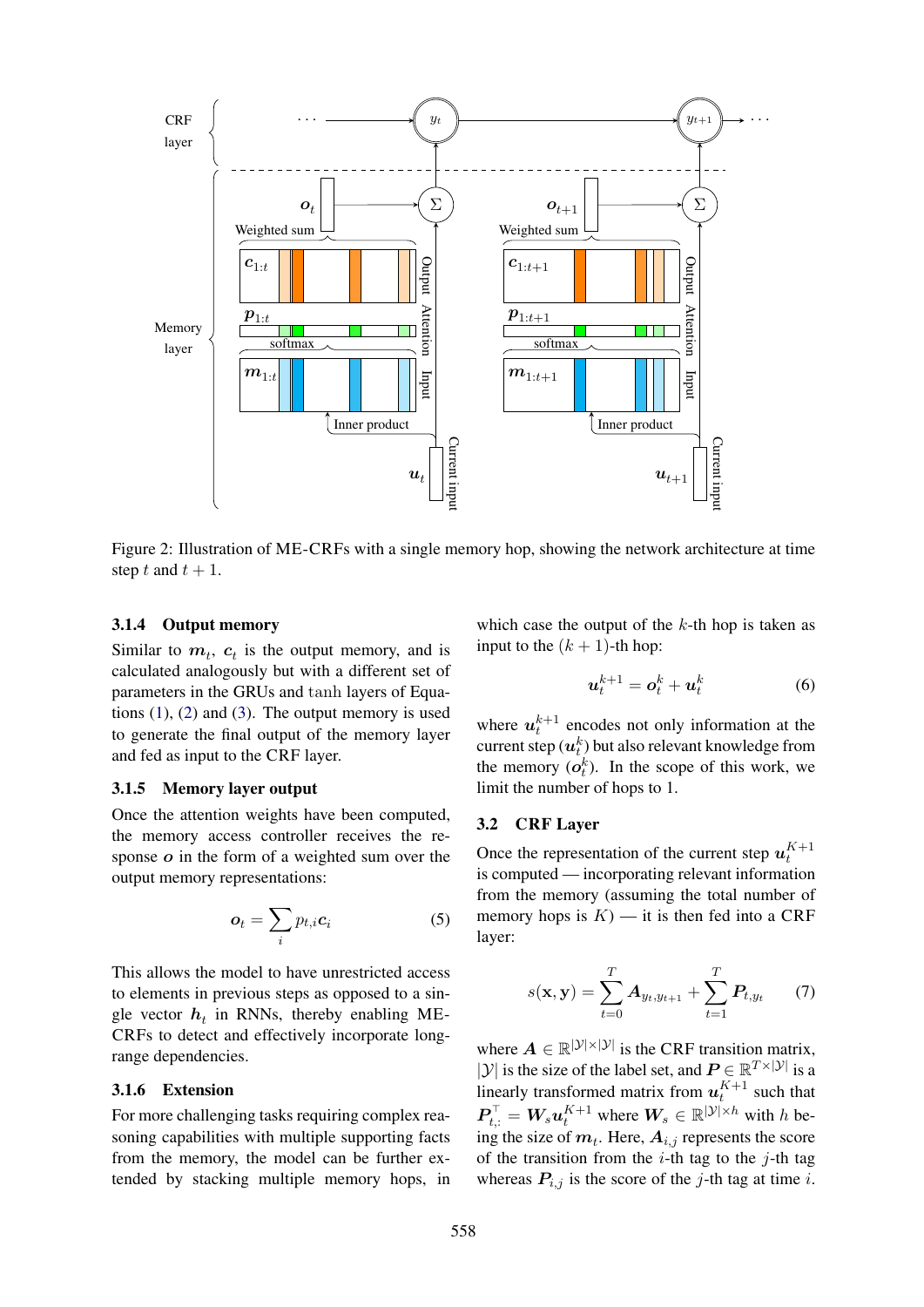Using the scoring function in Equation (7), we calculate the score of the sequence y normalised by the sum of scores of all possible sequences  $\tilde{y}$ , and this becomes the probability of the true sequence:

$$
p(\mathbf{y}|\mathbf{x}) = \frac{\exp(s(\mathbf{x}, \mathbf{y}))}{\sum_{\tilde{\mathbf{y}} \in \mathbf{Y}_{\mathbf{X}}} \exp(s(\mathbf{x}, \tilde{\mathbf{y}}))}
$$
(8)

We train the model to maximise the probability of the gold label sequence with the following loss function:

$$
\mathcal{L} = \sum_{n=1}^{N} \log p(\mathbf{y}^{(n)} | \mathbf{x}^{(n)})
$$
(9)

where  $p(\mathbf{y}^{(n)}|\mathbf{x}^{(n)})$  is calculated using the forward–backward algorithm. Note that the model is fully end-to-end differentiable.

At test time, the model predicts the output sequence with maximum a posteriori probability:

$$
\mathbf{y}^* = \arg\max_{\tilde{\mathbf{y}} \in \mathbf{Y}_\mathbf{x}} p(\tilde{\mathbf{y}}|\mathbf{x}) \tag{10}
$$

Since we are only modelling bigram interactions, we adopt the Viterbi algorithm for decoding.

# 4 Thread Discourse Structure Prediction

In this section, we describe how ME-CRFs can be applied to the task of thread discourse structure prediction, wherein we attempt to predict which post(s) a given post directly responds to, and in what way(s) (as captured by dialogue acts). This is a novel approach to this problem and capable of natively handling both tasks within the same network architecture.

### 4.1 Dataset and Task

In this work, we adopt the dataset of Kim et al.  $(2010)$ ,<sup>1</sup> which consists of 315 threads and 1,332 posts, collected from the Operating System, Software, Hardware and Web Development subforums of  $CNET.<sup>2</sup>$  Every post has been manually linked to preceding post(s) in the thread that it is a direct response to (in the form of "links"), and the nature of the response for each link (in the form of "dialogue acts", or "DAs"). In this dataset, it is not uncommon to see messages respond to posts which occur much earlier in the thread (based on the chronological ordering of posts). In fact, 18%

of the posts link to posts other than their immediately preceding post.

The task is defined as follows: given a list of preceding posts  $x_1, \ldots, x_{t-1}$  and the current post  $x_t$ , to classify which posts it links to  $(l_t)$  and the dialogue act  $(y_t)$  of each such link. In the scope of this work, ME-CRFs are capable of modelling both tasks natively, and therefore a natural fit for this problem.

#### 4.2 Experimental Setup

In this dataset, in addition to the body of text, each post is also associated with a title. We therefore use two encoders,  $\Phi_{title}(\cdot)$  and  $\Phi_{text}(\cdot)$ , to process them separately and then concatenate  $\mathbf{x}_t = [\Phi_{title}(x_t); \Phi_{text}(x_t)]^\top$ . Here,  $\Phi_{title}(\cdot)$  and  $\Phi_{text}(\cdot)$  take word embeddings as input, processing each post at the word level, as opposed to the post-level bi-directional GRU in Equations (1) and (2), and the representation of a post  $x_t$  (either title or text) is obtained by transforming the last and first hidden states of the forward and backward word-level GRU, similar to Equation (3). Note that  $\Phi_{title}(\cdot)$  and  $\Phi_{text}(\cdot)$  do not share parameters. As in Tang et al. (2016), we further restrict  $\boldsymbol{m}_i^k=\boldsymbol{c}_i^k$  to curb overfitting.

In keeping with Wang (2014), we complement the textual representations with hand-crafted structural features  $\Phi_s(x_t) \in \mathbb{R}^2$ :

- initiator: a binary feature indicating whether the author of the current post is the same as the initiator of the thread,
- position: the relative position of the current post, as a ratio over the total number of posts in the thread;

Also drawing on Wang (2014), we incorporate punctuation-based features  $\Phi_p(x_t) \in \mathbb{R}^3$ : the number of question marks, exclamation marks and URLs in the current post. The resultant feature vectors are projected into an embedding space by  $W_s$  and  $W_p$  and concatenated with  $x_i$ , resulting in the new  $x'_i$ . Subsequently,  $x'_i$  is fed into the bidirectional GRUs to obtain  $m_i$ .

For link prediction, we generate a supervision signal from the annotated links, guiding the attention to focus on the correct memory position:

$$
\mathcal{L}_{\text{LNK}} = \sum_{n=1}^{N} \sum_{t=1}^{T} \text{CrossEntropy}(\boldsymbol{l}_t^{(n)}, \boldsymbol{p}_t^{(n)}) \tag{11}
$$

where  $l_t^{(n)}$  $t_i^{(h)}$  is a one-hot vector indicating where the link points to for the  $t$ -th post in the  $n$ -th thread,

<sup>1</sup>http://people.eng.unimelb.edu.au/

tbaldwin/resources/conll2010-thread/

<sup>2</sup>http://forums.cnet.com/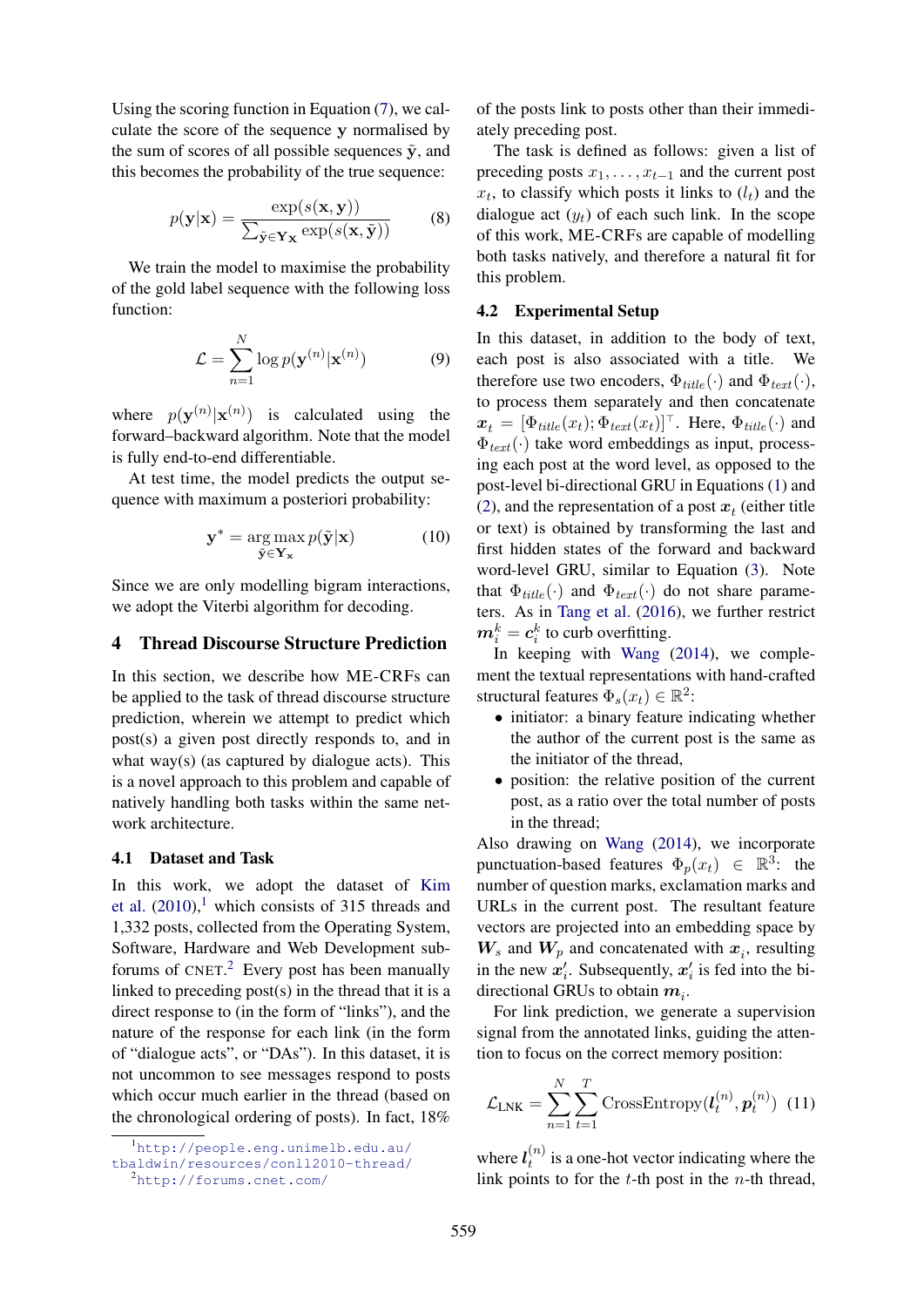and  $p_t^{(n)} = \{p_{t,1}, \ldots, p_{t,t}\}\$ is the predicted distribution of attention over the t posts in the memory. To accommodate the first post in a thread, as it points to a virtual "head" post, we set a dummy post,  $m_0 = 0$ , of the same size as  $m_i$ . While the dataset contains multi-headed posts (posts with more than one outgoing link), following Wang (2014), we only include the most recent linked post during training, but evaluate over the full set of labelled links.

For this task, ME-CRF is jointly trained to predict both the link and dialogue act with the following loss function:

$$
\mathcal{L}' = \alpha \mathcal{L}_{DA} + (1 - \alpha) \mathcal{L}_{LNK} \tag{12}
$$

where  $\mathcal{L}_{DA}$  is the CRF likelihood defined in Equation (9), and  $\alpha$  is a hyper-parameter for balancing the emphasis between the two tasks.

Training is carried out with Adam (Kingma and Ba, 2015) over 50 epochs with a batch size of 32. We use the following hyper-parameter settings: word embedding size of 20,  $W_p \in \mathbb{R}^{100 \times 3}$ ,  $W_s \in \mathbb{R}^{50 \times 2}$ ,  $\alpha = 0.5$ , hidden size of  $\Phi_{title}$  and  $\Phi_{text}$  is 20, hidden size of GRU and GRU is 50. Dropout is applied to all GRU recurrent units on the input and output connections with a keep rate of 0.7.

Lastly, we also explore the idea of curriculum learning (Bengio et al., 2009), by fixing the CRF transition matrix  $\mathbf{A} = \mathbf{0}$  for the first  $e = 20$ epochs, after which we train the parameters for the remainder of the run. This allows the ME-CRF to learn a good strategy for DA and link prediction, as independent "maxent" type classifier, before attempting to learn sequence dynamics. We refer to this variant as "ME-CRF+".

### 4.3 Evaluation

Following Wang (2014), we evaluate based on post-level micro-averaged F-score. All experiments were carried out with 10-fold cross validation, stratifying at the thread level.

We benchmark against the following previous work: the feature-rich CRF-based approach of Kim et al. (2010), where the authors trained independent models for each of link and DA classification (" $CRF_{KIM}$ "); the feature-rich CRF-based approach of Wang (2014), where the author further extended the feature set of Kim et al. (2010) and jointly trained a CRF over the link and DA prediction tasks (" $CRF_{WANG}$ "); and the dependency

| Model                                           | Link                 | DA.                  | Joint        |
|-------------------------------------------------|----------------------|----------------------|--------------|
| $CRF_{KIM}$<br>$CRF_{WANG}$<br><b>DEPPARSER</b> | 86.3<br>82.3<br>85.0 | 75.1<br>73.4<br>75.7 | 66.5<br>70.6 |
| <b>MEMNET</b>                                   | 85.8                 | 76.0                 | 69.5         |
| ME-CRF<br>ME-CRF+                               | 86.4<br>86.3         | 77.5<br>77.4         | 70.9<br>71.2 |

Table 1: Post-level Link and DA F-scores. Performance for ME-CRF and ME-CRF+ is marcoaveraged over 5 runs.

parser-based approach of Wang (2014), where the author treated the discourse structure prediction task as a constrained dependency parsing problem, with posts as nodes in the dependency graph, and the constraint that links must connect to preceding posts in the thread ("DEPPARSER").<sup>3</sup> In addition to the CRF/parser-based systems, we also build a MEMNET-based baseline (named MEM-NET) where MEMNET shares the architecture of the memory layer in ME-CRF but excludes the use of the CRF layer. Instead, MEMNET, following the work of Sukhbaatar et al. (2015), predicts the final answer by:

$$
\hat{\mathbf{y}} = \text{softmax}(\mathbf{W}_{\text{DA}}(\mathbf{u}^{K+1})) \quad (13)
$$

where  $\hat{y}$  is the predicted DA distribution,  $W_{DA} \in$  $\mathbb{R}^{|\mathcal{Y}| \times d}$  is a parameter matrix for the model to learn, and  $K = 1$  is the total number of hops. This is equivalent to classifying link and DA independently at each time step  $t$  without taking transitions between DA labels into account.

## 4.4 Results

The experimental results are presented in Table 1, wherein the first three rows are the three baseline systems.

State-of-the-art post-level results. ME-CRFs achieve state of the art results in terms of joint post-level F-score, substantially better than the baselines. While ME-CRF slightly outperforms the current state-of-the-art (DEPPARSER), ME-CRF+ improves the performance and achieves a further 0.3% absolute gain.

 $3$ Note that a mistake was found in the results in the original paper (Wang et al., 2011), and we use the corrected results from Wang (2014).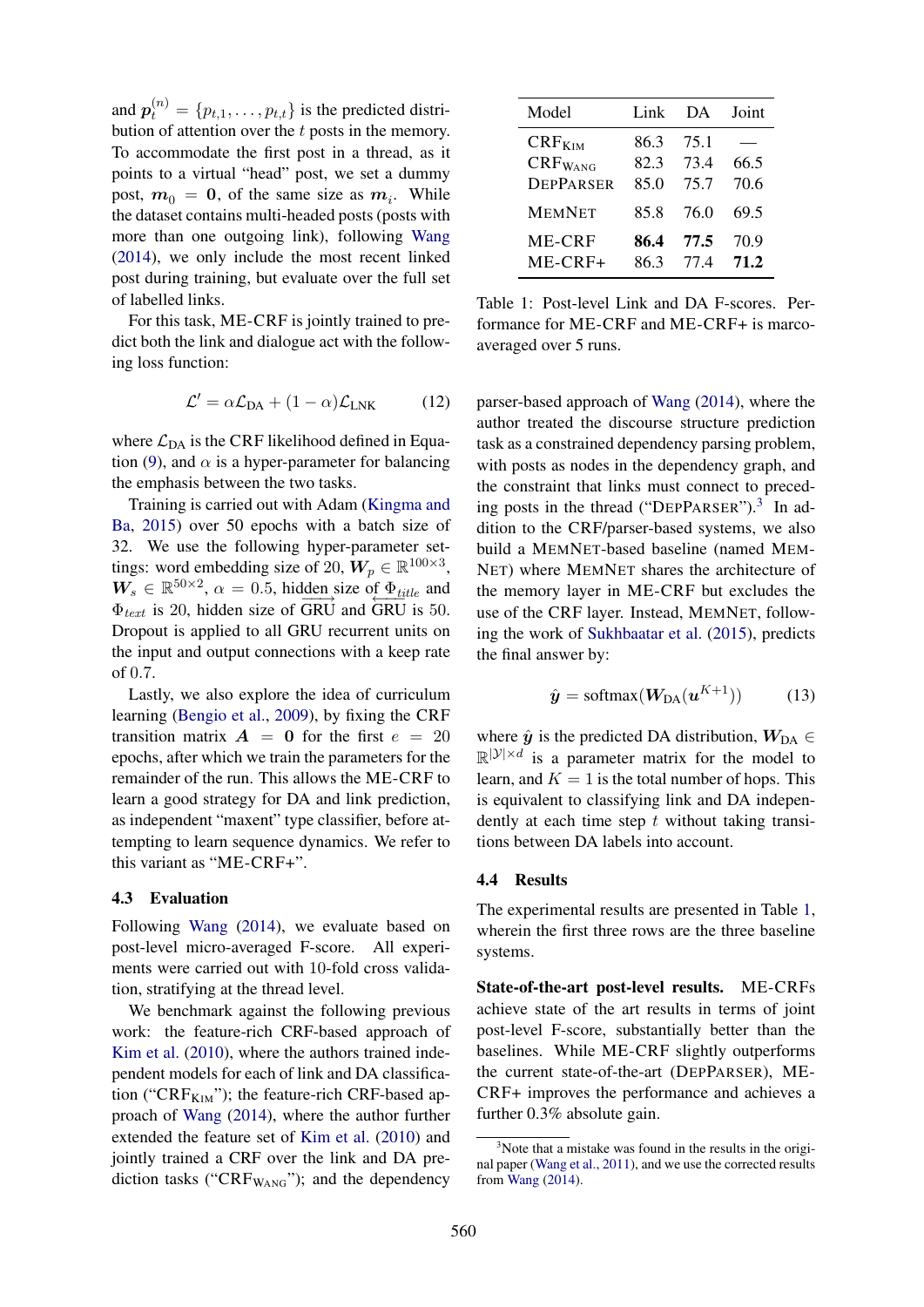

Figure 3: Breakdown of post-level Joint F-scores by post depth, where e.g. " $[1, 2]$ " is the joint Fscore over posts of depth 1–2, i.e. the first or second post in the thread. Note that we take the reported performance of  $CRF_{WANG}$  and DEP-PARSER from Wang (2014).

# Curriculum learning improves joint prediction.

Despite the slight performance drop on the DA and link prediction tasks, ME-CRF+, with the CRF transition matrix frozen for the first 20 epochs, achieves a ∼0.3% absolute gain in joint F-score over ME-CRF. This suggests that the sequence dynamics between posts, while difficult to capture, are beneficial to the overall task (resulting in more coherent DA and link predictions) if trained with proper initialisation.

MEMNET vs. ME-CRFs. We see consistent gains across all three tasks when the CRF layer is added. Although not presented in Table 1, the difference is most notable at the thread-level (i.e. a thread is correct iff all posts are tagged correctly), highlighting the importance of sequential transitional information between posts.

**CRF vs. ME-CRFs.** Note that  $\text{CRF}_{\text{KIM}}$  is not trained jointly on the two component tasks, but individually on each task. Without additional data, jointly training on the two tasks generates results that are comparable or substantially better over the individual tasks. This highlights the effectiveness of ME-CRF, especially with the link prediction performance comparable to that of a single-task model CRF, and surpassing it in the case of DA.



Figure 4: Breakdown of post-level Link and DA F-scores by post depth.

# 4.5 Analysis

We break the performance down by the depth of each post in a given thread, and present the results in Figure 3. Although below the baselines for the interval  $[1, 2]$ , ME-CRF+ consistently outperforms CRFWANG from depth 3 onwards, and is superior to DEPPARSER for depths [7, ). Breaking down the performance further to the individual tasks of Link and DA prediction, as displayed in Figure 4, we observe a similar trend. In line with the findings in the work of Wang (2014), this confirms that prediction becomes progressively more difficult as threads grow longer, which is largely due to the increased variability in discourse structure. Despite the escalated difficulty, ME-CRF+ is substantially superior to the baselines when classifying deeper posts.

Between the CRF-based models, it is worth noting that despite the lower performance for [1, 2], ME-CRF+ benefits from having global access to the entire sequence, and consistently outperforms  $CRF_{WANG}$  for depths  $[3,),$  highlighting the effectiveness of the memory mechanism. Overall, these results validate our hypothesis that having unrestricted access to the whole sequence is beneficial, especially for long-range dependencies, offering further evidence of the power of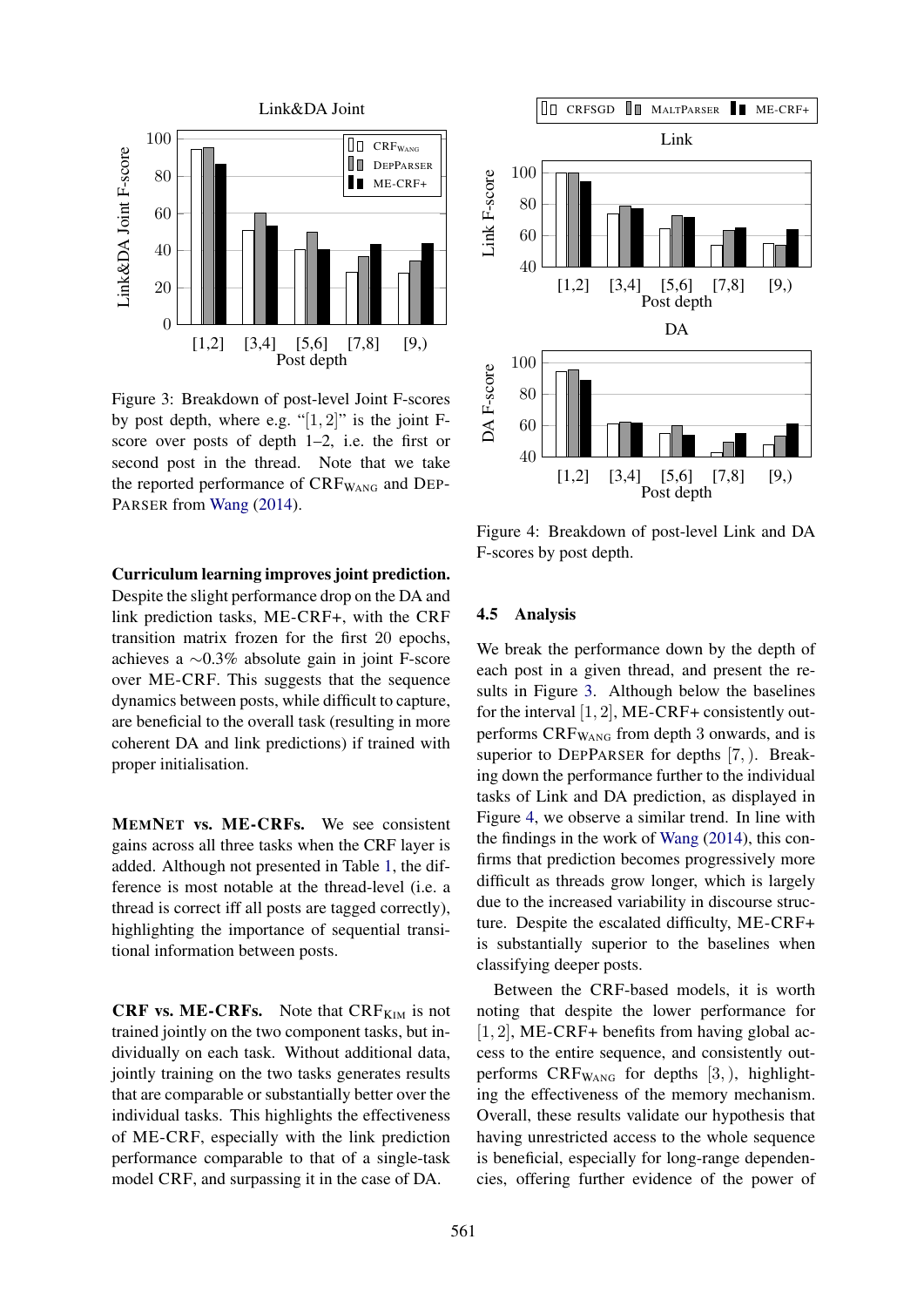# ME-CRFs.

### 5 Named Entity Recognition

In this section, we present experiments in a second setting: named entity recognition, over the CoNLL 2003 English NER shared task dataset (Tjong Kim Sang and De Meulder, 2003). Our interest here is in evaluating the ability of ME-CRF to capture document context, to aid in the identification and disambiguation of NEs.

### 5.1 Dataset and Task

The CoNLL 2003 NER shared task dataset consists of  $14, 041/3, 250/3, 453$  sentences in the training/development/test set, resp., extracted from 946/216/231 Reuters news articles from the period 1996–97. The goal is to identify individual token occurrences of NEs, and tag each with its class (e.g. LOCATION or ORGANISATION). Here, we use the IOB tagging scheme. In terms of tagging schemes, while some have shown improvements with a more expressive IOBES marginally (Ratinov and Roth, 2009; Dai et al., 2015), we stick to the BIO scheme for simplicity and the observation of little improvement between these schemes by Lample et al. (2016).

#### 5.2 Experimental Setup

We choose  $\Phi(x_t)$  to be a lookup function, returning the corresponding embedding  $x_t$  of the word  $x_t$ . In addition to the word features, we employ a subset of the lexical features described in Huang et al. (2015), based on whether the word:

- starts with a capital letter;
- is composed of all capital letters;
- is composed of all lower case letters;
- contains non initial capital letters;
- contains both letters and digits;
- contains punctuation.

These features are all binary and refered to as  $\Phi_l(x_t)$ . Similar to the thread structure prediction experiments, we concatenate  $\Phi_l(x_t)$  with  $x_t$ to generate the new input  $x'$  to the bi-directional GRUs in Equations (1) and (2).

In order to incorporate information in the document beyond sentence boundaries, we encode every word sequentially in a document with  $\Phi$  and  $\overrightarrow{GRU}$  and  $\overleftarrow{GRU}$ , and store them in the memory  $m_i$ and  $c_i$  for  $i \in [1, t']$ , where  $t'$  is the index of the current word  $t$  in the document.

Training is carried out with Adam, over 100 epochs with a batch size of 32. We use the following hyper-parameter settings: word embedding size = 50; hidden size of  $\overrightarrow{GRU}$  and  $\overleftarrow{GRU}$  = 50;  $\overrightarrow{W}_m$  and  $\overleftarrow{W}_m \in \mathbb{R}^{50 \times 50}$ ; and  $b_m \in \mathbb{R}^{50}$ . Dropout is applied to all GRU recurrent units on the input and output connections, with a keep rate of 0.8. We initialise ME-CRF with pre-trained word embeddings and keep them fixed during training. While we report results only on the test set, we use early stopping based on the development set.

#### 5.3 Evaluation

Evaluation is based on span-level NE F-score, based on the official CoNLL evaluation script.<sup>4</sup>

We compare against the following baselines:

- 1. a CRF over hand-tuned lexical features ("CRF": Huang et al. (2015))
- 2. an LSTM and bi-directional LSTM ("LSTM" and "BI-LSTM", resp.: Huang et al. (2015))
- 3. a CRF taking features from a convolutional neural network as input ("CONV-CRF": Collobert et al. (2011))
- 4. a CRF over the output of either a simple LSTM or bidirectional LSTM ("LSTM-CRF" and "BI-LSTM-CRF", resp.: Huang et al. (2015))

Note that for our word embeddings, while we observe better performance with GLOVE (Pennington et al., 2014), for fair comparison purposes, we adopt the same SENNA embeddings (Collobert et al.,  $2011$ ) as are used in the baseline methods.<sup>5</sup>

#### 5.4 Results

The experimental results are presented in Table 2. Results for the baseline methods are based on the published results of Huang et al. (2015) and Collobert et al. (2011). Note that none of the systems in Table 2 use external gazetteers, to make the comparison fair. As can be observed, ME-CRF achieves the best performance, beating all the baselines.

To gain a better understanding of what the model has learned, Table 3 presents two examples

<sup>4</sup>http://www.cnts.ua.ac.be/conll2000/ chunking/conlleval.txt

<sup>5</sup>Lample et al. (2016) report a higher result of 90.9 using a BI-LSTM-CRF architecture, but augmented with skip ngrams (Ling et al., 2015) and character embeddings. Due to the differing underlying representation, we exclude it from the comparison.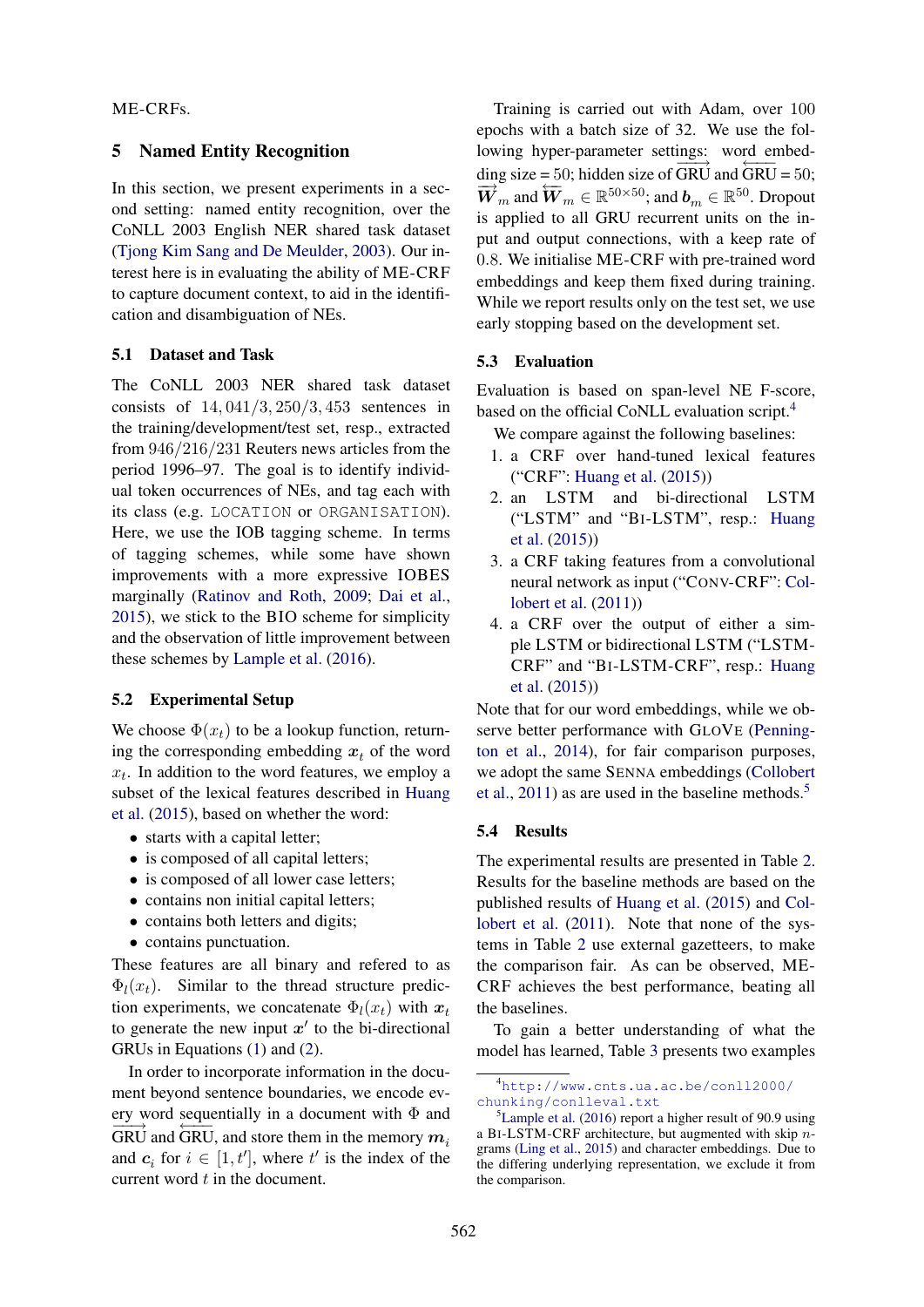| Model              | F-score |  |
|--------------------|---------|--|
| <b>CRF</b>         | 86.1    |  |
| <b>LSTM</b>        | 83.7    |  |
| <b>BI-LSTM</b>     | 85.2    |  |
| CONV-CRF           | 88.7    |  |
| <b>LSTM-CRF</b>    | 88.4    |  |
| <b>BI-LSTM-CRF</b> | 88.8    |  |
| ME-CRF             | 89.5    |  |

Table 2: NER performance on the CoNLL 2003 English NER shared task dataset.

where ME-CRF focuses on words beyond the current sentence boundaries. In the example on the left, where the target word is *Juventus* (an Italian soccer team), ME-CRF directs the attention mainly to the occurrence of the same word in a previous sentence and a small fraction to *Manchester* (a UK soccer team, in this context). Note that it does not attend to the other NE (*Europe*) in that sentence, which is of a different NE class. In the example on the right, on the other hand, ME-CRF allocates attention to the same words as the target word in the current sentence. Note that the second occurrence of *Interfax* in the memory is the same occurrence as the first word in the current sentence. While more weight is placed on the second *Interfax*, close to one third of the attention is also asigned to the first occurrence. Given that the memory,  $m_i$  and  $c_i$ , is encoded with bi-directional GRUs, the first *Interfax* should, to some degree, capture the succeeding neighbouring elements: *news agency*.

This is reminiscent of label consistency in the works of Sutton and McCallum (2004) and Finkel et al. (2005), but differs in that the consistency constraint is soft as opposed to hard in previous studies, and automatically learned without the use of heuristics.

# 6 Conclusion

In this paper, we have presented ME-CRF, a model extending linear-chain CRFs by including external memory. This allows the model to look beyond neighbouring items and access long-range context. Experimental results demonstrate the effectiveness of the proposed method over two tasks: forum thread discourse analysis, and named entity recognition.

| Memory                         | $p_{t,i}$ |                            | Memory   | $p_{t,i}$ |
|--------------------------------|-----------|----------------------------|----------|-----------|
|                                |           |                            |          |           |
| Manchester                     | 0.23      |                            | ٠        | 0.00      |
| United                         | 0.00      |                            | Interfax | 0.32      |
| face                           | 0.00      |                            | news     | 0.00      |
| Juventus                       | 0.65      |                            | agency   | 0.00      |
| in                             | 0.00      |                            | said     | 0.00      |
| Europe                         | 0.00      |                            |          | 0.00      |
|                                |           |                            | Interfax | 0.68      |
| European champions<br>Juventus |           | Interfax quoted<br>Russian |          |           |

Table 3: An NER example showing learned attention to long-range contextual dependencies. The last row is the current sentence. The underlined words indicate the target word  $x_t$ , and the dashed line indicates a sentence boundary.

## Acknowledgments

We thank the anonymous reviewers for their valuable feedback, and gratefully acknowledge the support of Australian Government Research Training Program Scholarship and National Computational Infrastructure (NCI Australia). This work was also supported in part by the Australian Research Council.

#### References

- Dzmitry Bahdanau, Kyunghyun Cho, and Yoshua Bengio. 2014. Neural machine translation by jointly learning to align and translate. In *Proceedings of the 3rd International Conference on Learning Representations (ICLR 2015)*. San Diego, USA.
- Yoshua Bengio, Jérôme Louradour, Ronan Collobert, and Jason Weston. 2009. Curriculum learning. In *Proceedings of the 26th Annual International Conference on Machine Learning (ICML 2009)*. Montreal, Canada, pages 41–48.
- Yoshua Bengio, Patrice Simard, and Paolo Frasconi. 1994. Learning long-term dependencies with gradient descent is difficult. *IEEE Transactions on Neural Networks* 5(2):157–166.
- Kyunghyun Cho, Bart Van Merrienboer, Dzmitry Bah- ¨ danau, and Yoshua Bengio. 2014. On the properties of neural machine translation: Encoder-decoder approaches. In *Proceedings of SSST-8, Eighth Workshop on Syntax, Semantics and Structure in Statistical Translation*. Doha, Qatar, pages 103–111.
- Ronan Collobert, Jason Weston, Léon Bottou, Michael Karlen, Koray Kavukcuoglu, and Pavel Kuksa. 2011. Natural language processing (almost) from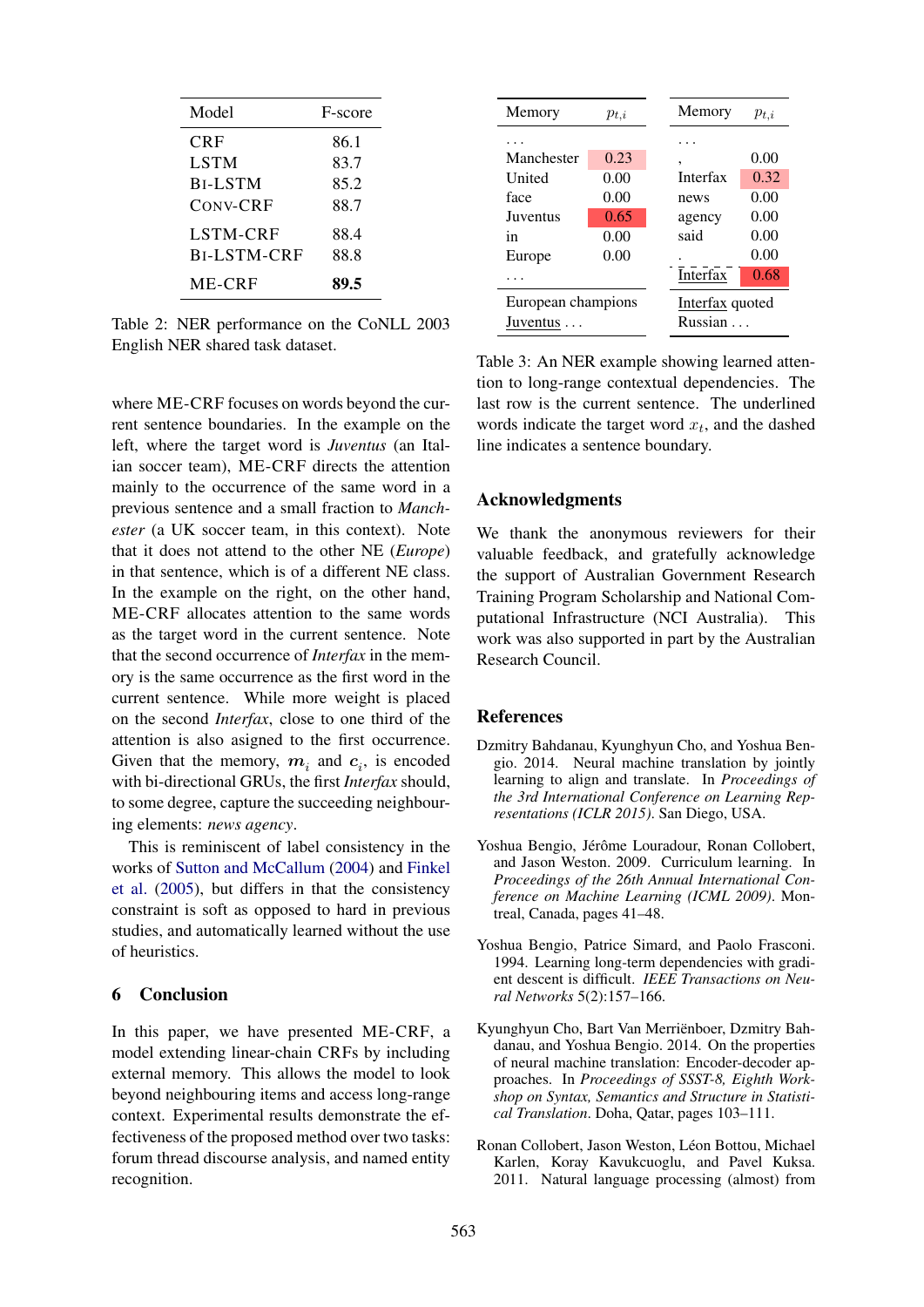scratch. *Journal of Machine Learning Research* 12:2493–2537.

- Hong-Jie Dai, Po-Ting Lai, Yung-Chun Chang, and Richard Tzong-Han Tsai. 2015. Enhancing of chemical compound and drug name recognition using representative tag scheme and fine-grained tokenization. *Journal of Cheminformatics* 7(1):S14.
- Jenny Rose Finkel, Trond Grenager, and Christopher Manning. 2005. Incorporating non-local information into information extraction systems by gibbs sampling. In *Proceedings of the 43rd Annual Meeting of the Association for Computational Linguistics (ACL 2005)*. Ann Arbor, USA, pages 363–370.
- Stuart Geman and Donald Geman. 1984. Stochastic relaxation, Gibbs distributions, and the Bayesian restoration of images. *IEEE Transactions on Pattern Analysis and Machine Intelligence* 6:721–741.
- Alex Graves, Abdel-rahman Mohamed, and Geoffrey Hinton. 2013. Speech recognition with deep recurrent neural networks. In *2013 IEEE International Conference on Acoustics, Speech and Signal Processing (ICASSP 2013)*. Vancouver, Canada, pages 6645–6649.
- Sepp Hochreiter, Yoshua Bengio, Paolo Frasconi, and Jürgen Schmidhuber. 2001. Gradient flow in recurrent nets: the difficulty of learning long-term dependencies.
- Sepp Hochreiter and Jürgen Schmidhuber. 1997. Long short-term memory. *Neural computation* 9(8):1735–1780.
- Zhiheng Huang, Wei Xu, and Kai Yu. 2015. Bidirectional lstm-crf models for sequence tagging. *arXiv preprint arXiv:1508.01991* .
- Su Nam Kim, Li Wang, and Timothy Baldwin. 2010. Tagging and linking web forum posts. In *Proceedings of the Fourteenth Conference on Computational Natural Language Learning (CoNLL 2010)*. Association for Computational Linguistics, Uppsala, Sweden, pages 192–202.
- Diederik Kingma and Jimmy Ba. 2015. Adam: A method for stochastic optimization. In *Proceedings of the 3th International Conference on Learning Representations (ICLR 2015)*. San Diego, USA.
- Vijay Krishnan and Christopher D. Manning. 2006. An effective two-stage model for exploiting non-local dependencies in named entity recognition. In *Proceedings of the 21st International Conference on Computational Linguistics and 44th Annual Meeting of the Association for Computational Linguistics (ACL 2006)*. Sydney, Australia, pages 1121–1128.
- John D. Lafferty, Andrew McCallum, and Fernando C. N. Pereira. 2001. Conditional random fields: Probabilistic models for segmenting and labeling sequence data. In *Proceedings of the Eighteenth International Conference on Machine Learning (ICML 2001)*. San Francisco, USA, pages 282–289.
- Siwei Lai, Liheng Xu, Kang Liu, and Jun Zhao. 2015. Recurrent convolutional neural networks for text classification. In *Proceedings of the 29th AAAI Conference on Artificial Intelligence (AAAI 2015)*. Austin, USA, volume 333, pages 2267–2273.
- Guillaume Lample, Miguel Ballesteros, Sandeep Subramanian, Kazuya Kawakami, and Chris Dyer. 2016. Neural architectures for named entity recognition. In *Proceedings of the 2016 Conference of the North American Chapter of the Association for Computational Linguistics: Human Language Technologies (NAACL 2016)*. San Diego, USA, pages 260–270.
- Shasha Liao and Ralph Grishman. 2010. Using document level cross-event inference to improve event extraction. In *Proceedings of the 48th Annual Meeting of the Association for Computational Linguistics (ACL 2010)*. Uppsala, Sweden, pages 789–797.
- Wang Ling, Yulia Tsvetkov, Silvio Amir, Ramon Fermandez, Chris Dyer, Alan W Black, Isabel Trancoso, and Chu-Cheng Lin. 2015. Not all contexts are created equal: Better word representations with variable attention. In *Proceedings of the 2015 Conference on Empirical Methods in Natural Language Processing (EMNLP 2015)*. Lisbon, Portugal, pages 1367–1372.
- Tal Linzen, Emmanuel Dupoux, and Yoav Goldberg. 2016. Assessing the ability of lstms to learn syntaxsensitive dependencies. *Transactions of the Association for Computational Linguistics (TACL 2016)* 4:521–535.
- Jeffrey Pennington, Richard Socher, and Christopher Manning. 2014. GloVe: Global vectors for word representation. In *Proceedings of the 2014 Conference on Empirical Methods in Natural Language Processing (EMNLP 2014)*. Doha, Qatar, pages 1532–1543.
- Lev Ratinov and Dan Roth. 2009. Design challenges and misconceptions in named entity recognition. In *Proceedings of the Thirteenth Conference on Computational Natural Language Learning (CoNLL 2009)*. Boulder, USA, pages 147–155.
- Minjoon Seo, Sewon Min, Ali Farhadi, and Hannaneh Hajishirzi. 2017. Query-reduction networks for question answering. In *Proceedings of the 5th International Conference on Learning Representations (ICLR 2017)*. Toulon, France.
- Sainbayar Sukhbaatar, Arthur Szlam, Jason Weston, and Rob Fergus. 2015. End-to-end memory networks. In *Proceedings of Advances in Neural Information Processing Systems (NIPS 2015)*. Montréal, Canada, pages 2440–2448.
- Charles Sutton and Andrew McCallum. 2004. Collective segmentation and labeling of distant entities in information extraction. Technical report, Massachusetts Univ Amherst Dept of Computer Science.